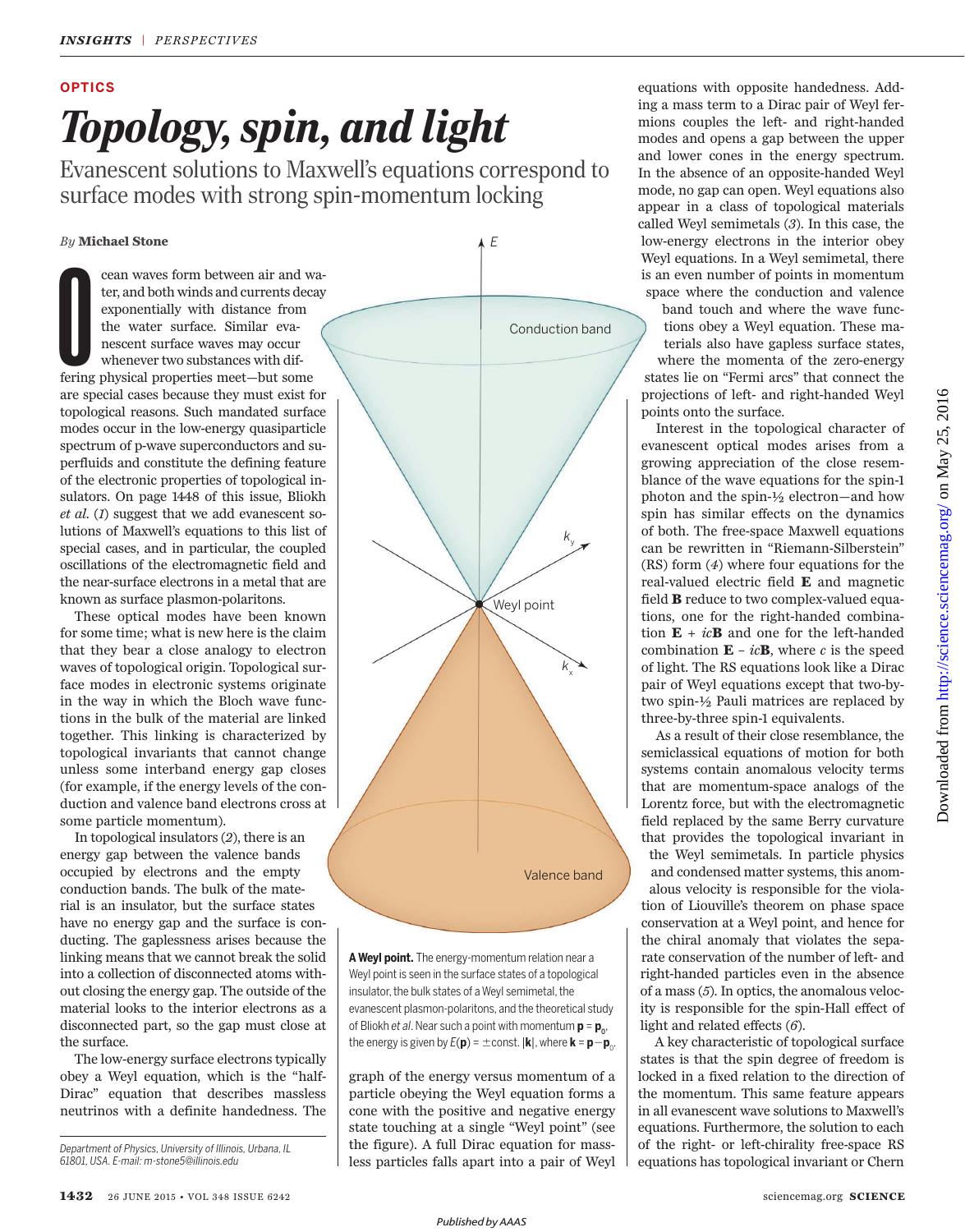number  $C = 2$  (twice as large as the  $C = 1$  of the spin-½ equation), which again suggests that the boundary of free space should host topological modes.

Evanescent electromagnetic waves are trapped at any surface where the sign of one or both of the permittivity ε or the permeability  $\mu$  changes from positive to negative and so couples the left- and right-handed Weyl-like equations. A sign change in ε occurs, for example, at the surface of a metal at frequencies below the electron plasma frequency  $\varepsilon_{p}$ , and the resulting modes are the surface plasmon-polaritons. These modes have a nonzero spin angular momentum that always lies to the right of their direction of propagation. This spin-momentum locking leads to fascinating directional scattering effects when the plasmon-polaritons run into surface defects (*7*).

In the topological interpretation, the interior or "bulk" of the topological system is free space, so the RS system is an analog of a Weyl semimetal (see the figure). It is really a Dirac semimetal (*8*), where the two Weyl points coincide to make a Dirac point. There can be no Fermi arcs connecting these coincident points. Instead, the low-energy polariton modes appear to connect the zeromomentum Dirac point with another Dirac point at infinite momentum.

Surface states are intimately connected with anomalous conservation laws: In topological insulators, a Berry curvature gives rise to Hall-like currents in the bulk, and where these currents meet the surface, they donate their spin or electric charge to the surface states. The bulk is invisible to the surface states because they cannot access it. To the surface states, the arriving charge anomalously violates the conservation of charge or spin (*9*). In a Weyl semimetal, there are anomalies at each Weyl point where particles can flow to the conduction band from the valence band, or vice versa. In this case, the semimetal Fermi arcs are there to provide the return flow on the surface (*10*). It is interesting to speculate that a similar interpretation might be found for the optical surface modes. ■

### **REFERENCES**

- 1. K.Y.Bliokh, D.Smirnova, F.Nori,*Science* 348, 1448  $(2015)$
- 2. X.-L.Qi,S.-C. Zhang,*Rev. Mod.Phys.* 83, 1057 (2011).
- 3. X.Wan,A.M.Turner,A.Vishwanath,S. Y.Savrasov,*Phys. Rev. B* 83,205101(2011).
- 4. I. Białynicki-Birula, in *Progress inOptics,Vol. 36*, E. Wolf, Ed. (Elsevier, Amsterdam, 1996), pp. 245–294.
- 5. M.A.Stephanov,Y. Yin,*Phys. Rev. Lett.*109, 162001 (2012).
- 6. M. Onodaet al.,*Phys. Rev. Lett.* 93,083901 (2004). 7. D. O'Connor *et al*., *Nat. Commun.* **5**, 5327 (2104).
- 8. S.M. Young *et al*., *Phys. Rev. Lett.*108,140405 (2012).
- 9. C.G. CallanJr.,J.A. Harvey,*Nucl. Phys.B* 250,427 (1985).
- 
- 10. F. D. M.Haldane,http://arxiv.org/abs/1401.0529 (2014).

10.1126/science.aac4368

# **GENE REGULATION**

# *A HUSH for transgene expression*

A protein complex represses genes that insert into heterochromatin

## *By* **Thijn R. Brummelkamp<sup>1</sup>** *and* **Bas van Steensel 2**

Into a genome—transgenesis—is<br>
frequently used as an experimen-<br>
tal approach to study gene function<br>
but also has applications in biotech-<br>
nology and gene therapy efforts. In<br>
mammalian cells, transgenes are often ininto a genome—transgenesis—is frequently used as an experimental approach to study gene function but also has applications in biotechnology and gene therapy efforts. In tegrated in a random manner leading to variable levels of expression, with differences as great as three orders of magnitude depending on the integration site (*1*). The complications of unpredictable levels of transgene expression are well recognized, but the mechanisms leading to variable expression are poorly understood. On page 1481 of this issue, Tchasovnikarova et al. (2) determine that a protein complex silences extra genes that are inserted into heterochromatin, regions of compacted DNA. This represents a new aspect of gene regulation that depends on chromatin context.

The prevailing thought is that the local chromatin environment at the site of transgene integration affects its activity. Gene introduction in the fly *Drosophila melanogaster* and other model organisms can lead to heterogeneous expression levels, referred to as position-effect variegation. In

position-effect variegation, the transgene is thought to be silenced as a result of spreading of heterochromatin from neighboring sequences into the transgene (see the first figure). It remains unclear to what extent this relates to transgene silencing in mammals, and whether transgenes are silenced through multiple mechanisms or a dominant process operational at many different genomic locations.

Tchasovnikarova *et al*. took a genetic approach to identify regulators of transgene silencing in human cells, using a retrovirus to integrate the transgene into the genome. Random integration of a green fluorescent protein (GFP) reporter transgene into the human cell line resulted in cells with highly divergent GFP expression levels. The authors purified the subpopulation of cells with very low GFP expression, which they presumed was the result of transgene repression. To identify proteins responsible for this repression, they subjected these cells to random mutagenesis. Here, a key trick was the choice of human KBM7 cells as a model system (*3*): These cells are almost completely haploid, and hence a single mutation in a gene can have a profound effect because there is no second copy of the gene. Tchasovnikarova *et al*. collected the mutant cells in which GFP was thus reactivated and used high-throughput sequencing to identify the mutated genes.

This approach identified genes encoding the proteins SET domain, bifurcated 1 (SETDB1), transgenic activation repressor (TASOR), M-phase phosphoprotein 8 (MPP8), and periphilin. Through biochemical approaches, the authors found that the latter three proteins form a complex dubbed the human silencing hub (HUSH). This complex in turn interacts with SETDB1 (see the second figure). Thus, the results of the genetic screen nicely dovetailed with biochemical data.

Previously, all three HUSH subunits, among numerous other factors, were



**Classic position-effect variegation**. An early observation in *Drosophila* involved a chromosomal inversion in which an active eye color gene (*white*) is brought into close proximity to a heterochromatic chromosomal region, leading to repression of *white* by the spreading of heterochromatin into the gene.

ILLUSTRATION: C.

LUSTRATION: C. BICKEL/*SCIENCE*

**BICKEL/SCIENCE**